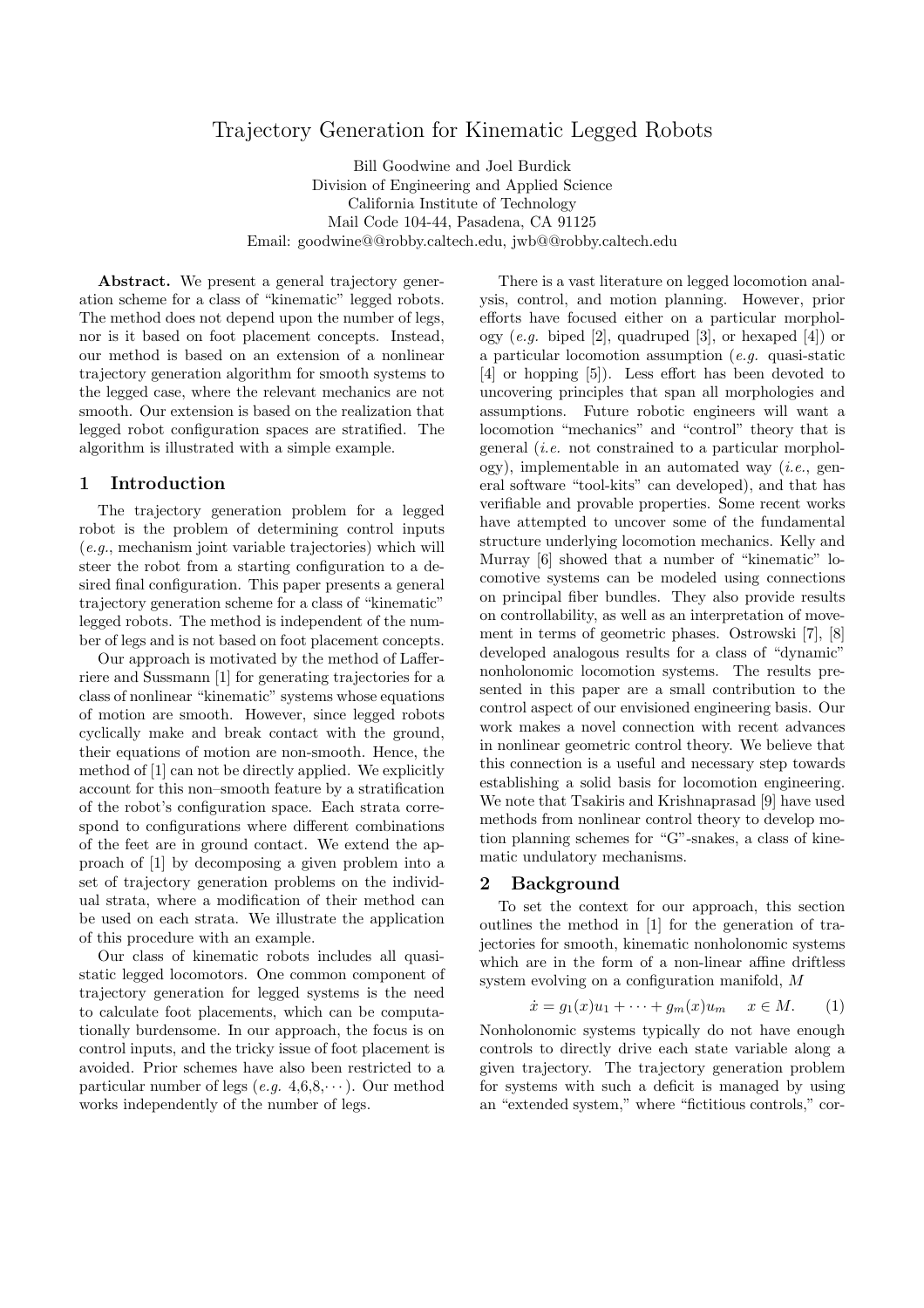responding to higher order Lie bracket motions, are added.

Recall that the Lie bracket between two control vector fields,  $g_1(x)$  and  $g_2(x)$ , is computed as

$$
[g_1(x), g_2(x)] = \frac{\partial g_2(x)}{\partial x} g_1(x) - \frac{\partial g_1(x)}{\partial x} g_2(x)
$$

and can be interpreted as the leading order term that results from the sequence of flows

$$
\phi^{g_1}_\epsilon \circ \phi^{g_2}_\epsilon \circ \phi^{-g_1}_\epsilon \circ \phi^{-g_2}_\epsilon(x) = \epsilon^2 [g_1,g_2](x) + \mathcal{O}(\epsilon^3),
$$

where  $\phi_{\epsilon}^{g_1}(x_0)$  represents the solution of the differential equation  $\dot{x} = g_1(x)$  at time  $\epsilon$  starting from  $x_0$ .

The trajectory generation problem is relatively easy to solve for the extended system. The real controls are then computed from the fictitious controls associated with the extended system. We first must review two related concepts before summarizing the approach. More details on both concepts can be found in Serre [10]. We assume that the reader is familiar with the basic concepts of nonlinear geometric control theory, as in [11].

The Philip Hall basis. Because of Jacobi's identity and the fact that a Lie bracket is skew symmetric, it is not easy to select a basis for the Lie algebra generated by the set of vector fields  ${g_i(x)}$  in Equation 1. A Philip Hall basis is a particular way to select a basis. Given a set of vector fields  ${g_1, \ldots, g_m}$ , define the length of a Lie product as

$$
l(g_i) = 1 \t i = 1,...,m
$$
  

$$
l([A, B]) = l(A) + l(B),
$$

where  $A$  and  $B$  may be Lie products. A *Philip Hall* basis is an ordered set of Lie products  $H = \{B_i\}$  satisfying:

1.  $q_i \in H, i = 1, \ldots, m$ 

- 2. If  $l(B_i) < l(B_j)$ , then  $B_i < B_j$
- 3.  $[B_i, B_j] \in H$  if and only if
- (a)  $B_i, B_j \in H$  and  $B_i < B_j$  and
- (b) either  $B_j = g_k$  for some k or  $B_j = [B_l, B_r]$  with  $B_l, B_r \in H$  and  $B_l \leq B_i$ .

The Campbell–Hausdorff Formula. The flow along  $g_i$  is referred to as the *formal exponential* of  $g_i$ and is denoted

$$
\phi_t^{g_i}(x) := e^{tg_i}(x) = (I + tg_i + \frac{t^2}{2}g_i^2 + \cdots). \tag{2}
$$

We note that terms of the form  $g_i^2$  must be carefully justified. This is done by associating a Lie algebra of indeterminates to the Lie algebra of vector fields associated with the control problem. A complete exposition on the use of indeterminates in this manner is omitted here due to space limitations and we refer the reader to references [1], [12], [13] for a complete explanation.

We note that in order to use Equation 2, composition must be from left to right, as opposed to right to left for flows, e.g.,

$$
\phi_{t_2}^{g_2} \circ \phi_{t_1}^{g_1} = e^{g_1 t_1} e^{g_2 t_2},
$$

which means "flow along  $g_1$  for time  $t_1$  and then flow along  $g_2$  for time  $t_2$ ." The Campbell–Baker–Hausdorff formula is given in the following theorem.

THEOREM 2.1 Given two smooth vector fields  $q_1, q_2$ the composition of their exponentials is given by

$$
e^{g_1}e^{g_2} = e^{g_1+g_2+\frac{1}{2}[g_1,g_2]+\frac{1}{12}([g_1,[g_1,g_2]]-[g_2,[g_1,g_2]])\cdots}
$$

where the remaining terms may be found by equating terms in the (non-commutative) formal power series on the right– and left–hand sides.

Trajectory Generation for Smooth Systems. In this section, we limit our attention to a smooth, kinematic system described by a single set of equations of motion having the form of Equation 1. Such a system is said to be nilpotent of order k if all the Lie brackets between control vector fields of order greater than k are 0. The method presented in this section works exactly for nilpotent systems, and approximately for systems which are not nilpotent. For non-nilpotent systems, arbitrary precision can be obtained by iterating the algorithm.

Associate with the system in Equation 1 the extended system:

$$
\dot{x} = g_1 v^1 + \dots + g_m v^m + g_{m+1} v^{m+1} + \dots + g_s v^s \quad (3)
$$

where the  $g_{m+1}, \ldots, g_s$  are higher order Lie brackets of the  $g_i$ , chosen so that  $\dim(\text{span}\{g_1,\ldots,g_s\})$  =  $\dim(M)$ . The v<sup>i</sup>'s are called *fictitious inputs* since they may not correspond with the actual system inputs. The higher order Lie brackets must belong to the Philip Hall basis for the Lie algebra. The control inputs  $v^i$  which steer the extended system can be found as follows. To go from a point  $p$  to a point  $q$ , define a curve,  $\gamma(t)$  connecting p and q (a straight line would work, but is not necessary). After determining  $\gamma$ , simply solve

$$
\dot{\gamma}(t) = g_1(\gamma(t))v^1 + \dots + g_s(\gamma(t))v^s \tag{4}
$$

for the fictitious controls  $v_i$ . This will involve inverting a square matrix or determining a pseudo–inverse, depending on whether or not there are more  $g_i$ 's than the dimension of the configuration space.

The actual control inputs can be found as follows. Determine the Philip Hall basis for the Lie algebra generated by  $g_1, \ldots, g_m$ , and denote it by  $B_1, B_2, \ldots, B_s$ . It is possible to represent all flows of Equation 1 in the form

$$
S_t(x) = e^{h_s(t)B_s}e^{h_{s-1}(t)B_{s-1}}\cdots e^{h_2(t)B_2}e^{h_1(t)B_1}(x)
$$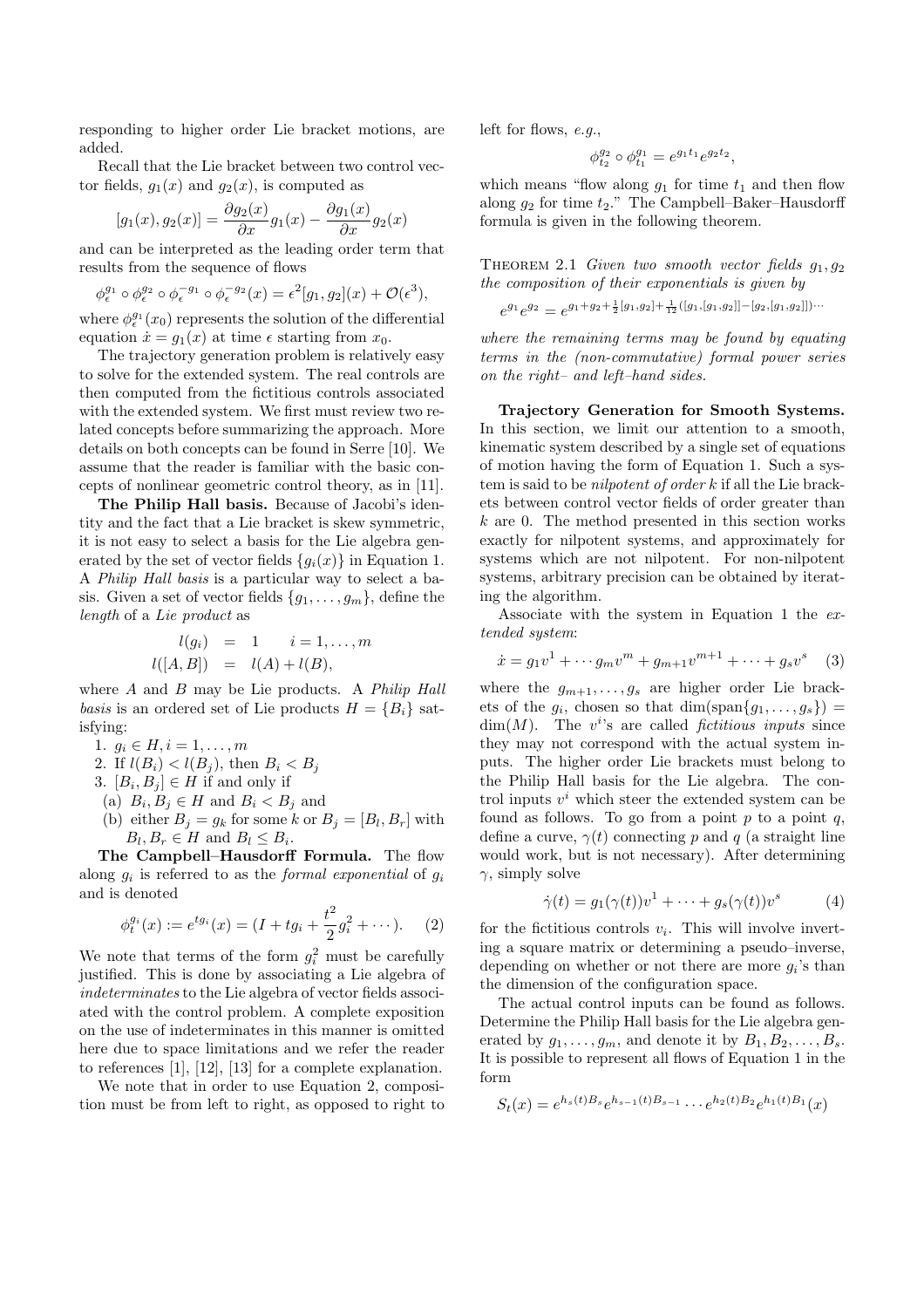for some functions  $h_1, h_2, \ldots, h_s$ , called the (backward) Philip Hall coordinates. Furthermore,  $S_t(x)$  satisfies the differential equation

$$
\dot{S}(t) = S(t)(B_1v_1 + \dots + B_sv_s); \quad S(0) = 1, \quad (5)
$$

where  $S_t(x)$  has been replaced by  $S(t)$ . If we define the adjoint mapping

$$
\mathrm{Ad}_{e^{-h_i B_i}} B_j = e^{-h_i B_i} B_j e^{h_i B_i},
$$

then it can be shown that

$$
\mathrm{Ad}_{e^{-h_i B_i \dots e^{-h_{j-1} B_j - 1}}} B_j \dot{h}_j = \left(\sum_{k=1}^s p_{j,k}(h) B_k\right) \dot{h}_j,
$$
\n(6)

for some polynomials  $p_{i,k}(h)$ . (For a more detailed explanation, see [14]). Equating coefficients yields the differential equations

$$
\dot{h} = A(h)v \qquad h(0) = 0. \tag{7}
$$

These equations specify the evolution of the Philip Hall coordinates in response to the fictitious inputs, which were found via Equation 4. Next we determine the actual inputs using the Philip Hall coordinates.

It is easier to determine the real inputs using the forward rather than backward Philip Hall coordinates. The transformation from the backward to forward coordinates is a "simple algebraic transformation" (see [1]), and this transformation results in an equation of the form

$$
S = e^{h_1 B_1} e^{h_2 B_2} \cdots e^{h_{s-1} B_{s-1}} e^{h_s B_s}.
$$

In this paper, we avoid the need for this transformation between forward and backward Philip Hall coordinates by limiting our attention to systems which are nilpotent of order two. The process to determine the actual inputs is best illustrated by a simple example.

EXAMPLE 2.2 (from [1]). Find u for  $S(T)$  =  $e^{\alpha X}e^{\beta Y}e^{\gamma [X,Y]}e^{\delta [X,[X,Y]]}e^{\epsilon [Y,[YX,Y]]}.$ 

Recall that composition is from left to right. So, first, determine the control input for the first two terms, and call them  $\alpha A$  and  $\beta B$ . We will use # for concatenation, so  $\alpha A \# \beta B$  means control  $\alpha A$  followned by control  $\beta B$ . Clearly,  $\alpha A \# \beta B$  gives rise to system evolution  $e^{\alpha X}e^{\beta Y}$ .

Now, we want to steer in the Lie bracket direction  $\gamma[X, Y]$ . To leading order, the sequence  $\sqrt{\gamma}A\#\sqrt{\gamma}B\#(-\sqrt{\gamma}A)\#(-\sqrt{\gamma}B)$  gives rise to  $e^{\gamma[X,Y]}$ . However, using the Campbell–Baker–Hausdorff formula, and assuming a nilpotency of degree three, it actually gives rise to

$$
e^{\gamma [X,Y]}e^{\frac{1}{2}\gamma^{\frac{3}{2}}[X,[X,Y]]}e^{-\frac{1}{2}\gamma^{\frac{3}{2}}[Y,[X,Y]]}.
$$

We now must find a control that gives rise to  $e^{(\delta-\frac{1}{2}\gamma^{\frac{3}{2}})[X,[X,Y]]}e^{(\epsilon+\frac{1}{2}\gamma^{\frac{3}{2}})[Y,[X,Y]]}$ , to cancel out the

third order error from above and give the correct third order exponentials. The 20 sequence move is presented in [1] and is easy to determine using the Campbell– Baker–Hausdorff formula.

The basic idea is that we construct the control inputs that give us the appropriate first order flow, and then take care of the higher order error when constructing the control input sequence to execute the Lie bracket directions. We note furthermore, that if the system is nilpotent of order 2, then there is no need to transform to the forward coordinates because the higher order error will not be present.

This method generates the actual control inputs necessary to follow the desired trajectory. If the system is nilpotent, [1] proves that this method exactly steers the system to the desired final state. If the system is not nilpotent, they show that it steers it to a point that is, at worst, only half the distance to the desired configuration. The algorithm can thus be iterated to generate arbitrary precision. Finally, we note that the results in [1] also include the notion of a "critical" step length. While Lafferiere and Sussmann prove the existence of a critical step and give a rough bound for it, they acknowledge that a better means to estimate the critical length is desirable. An appropriate step length can be determined by simulation or experiment, and the simulation results in [1] show that the actual critical length is larger than the estimated bound.

# 3 Stratified Configuration Spaces

The motion planning approach of [1] can not be directly applied to trajectory generation for legged robots because their equations of motion are not smooth. However, there is sufficient structure inherent in legged robot configuration spaces to develop a method based upon the results reviewed in Section 2.

The configuration space  $(c\text{-}space)$  for a kinematic, legged robot is stratified. (See [15] for details on stratifications). A regularly stratified set  $\mathcal{X}$  is a set  $\mathcal{X} \subset \mathbb{R}^m$ decomposed into a finite union of disjoint smooth manifolds, called strata, satisfying the Whitney condition. The dimension of the strata varies between zero, which are isolated point manifolds, and  $m$ , which are open subsets of  $\mathbb{R}^m$ . The Whitney condition requires that the tangents of two neighboring strata "meet nicely," and for our purposes it suffices to say that this condition is generically satisfied.

Legged robot c-spaces have even more structure that arises from their multi-legged nature. Let M denote the legged robot's entire configuration manifold (it will often be convenient to denote this space as  $S_0$ ). Let  $S_i \subset M$  denote the codimension one submanifold of M that corresponds to all configurations where only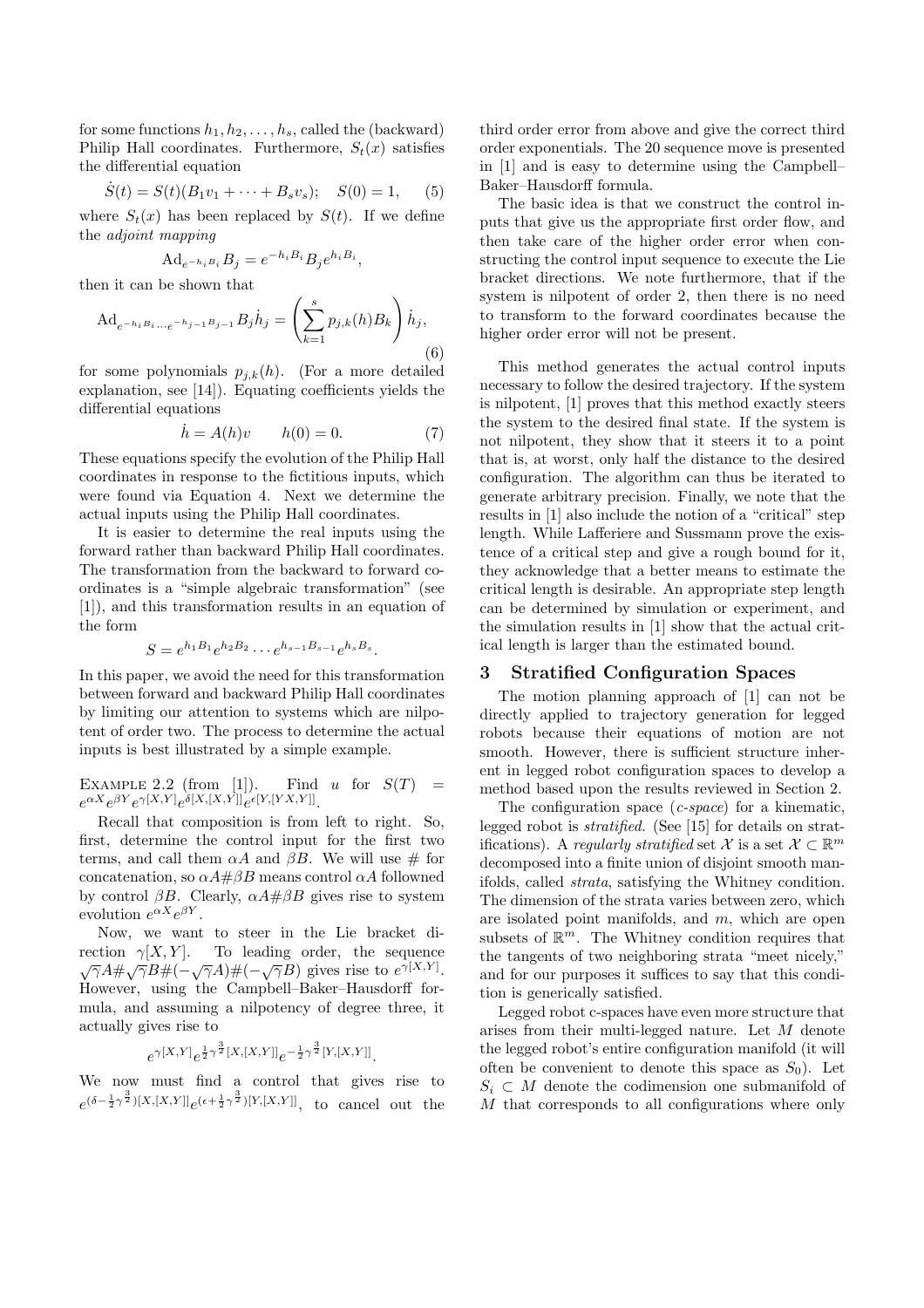

Figure 1. Biped Configuration Space

the  $i<sup>th</sup>$  foot contacts the terrain. Generically, the intersection of  $S_i$  and  $S_j$ , denoted  $S_{ij} = S_i \cap S_j$ , will be a submanifold with codimension two. The set  $S_{ij}$ physically corresponds to states where the  $i^{th}$  and  $j^{th}$ feet are on the ground. Higher codimension submanifolds can be similarly defined in a recursive fashion:  $S_{ijk} = S_i \cap S_j \cap S_k = S_i \cap S_{jk}$ , etc. Figure 1 pictorially illustrates such a structure for a biped robot. Technically speaking, strata  $\mathcal{X}_i$  consists of the submanifold  $S_i$  with all lower dimensional strata (that arise from intersections of  $S_i$  with other submanifolds) removed. However, by abuse of notation, we will often refer to the submanifolds  $S_i$ , as well as their recursive intersections  $S_{ij}, S_{ijk}$ , etc, as strata. We will term the highest codimension strata containing the point  $x$  as the *bot* $tom<sub>strata</sub>$ , and any other submanifolds containing x as higher strata.

Whenever an additional foot contacts the ground, the robot is subjected to additional constraints. For "point–like" feet, this may be a holonomic constraint; whereas, other foot structures may be better characterized by a "rolling without slipping" constraint. Regardless of the particular form of the additional constraint, it will change the system's equations of motion in a non–smooth manner. This non–smooth transition will occur whenever the system transitions between any two submanifolds or strata.

We assume that robot's equations of motion are smooth when restricted to a strata, and undergo a non–smooth change only when transitioning between strata. Let I denote an index set:  $I = \{i_1, \dots, i_k\}$ . Let  $S_I = S_{i_1,\dots,i_k}$  denote the submanifold whose describing indices are contained in  $I$ . The robot's equations of motion at a point  $x \in S_I$  will be denoted as

$$
\dot{x} = g_{S_I,1}(x)u^{S_I,1} + \dots + g_{S_I,p_I}(x)u^{S_I,p_I},\qquad(8)
$$

where  $g_{S_I,j}$  is the  $j^{th}$  control vector field and  $p_I$  is

the number of control inputs when the system is constrained to  $S_I$ . The number of control inputs may differ among strata because the physical constraints associated with a particular submanifold may additionally constrain the control inputs or the robot's kinematic movement. Thus, the control input  $u^{M,1}$  does not necessarily correspond to the control input  $u^{S_I,1}$ .

For the biped robot whose configuration space is depicted in Figure 1, there will be four strata and three or four sets of motion equations. One set will describe (on submanifold  $S_{12}$ ) the evolution of the system when both feet are in contact with the ground. Two sets of equations will describe (on submanifolds  $S_1$  and  $S_2$ ) the system when individual feet make ground contact. A fourth set of equations on M will describe the state where both feet simultaneously lift off the ground. This fourth set of equations will typically be disallowed for kinematic systems.

For a given strata,  $S_I$ , the *distribution* defined by the span of the control vector fields active on  $S_I$  is:

$$
\Delta_{S_I} = \text{span}\{g_{S_I,1},\ldots,g_{S_I,p_I}\}.
$$

The *involutive closure* of  $\Delta_{S_I}$ , denoted by  $\Delta_{S_I}$  is the closure of  $\Delta_{S_I}$  under Lie bracketing, and it will be called a controllability Lie algebra (see [11] for more details). A basic assumption in this paper is that the robot is controllable, which practically implies that it is possible to generate control inputs that will move the system in any direction (though these control inputs may involve complicated switching between strata). In [16] the authors have developed a procedure to test the controllability of a stratified kinematic system, and this assumption of controllability, in certain simple cases, can be stated as

$$
\overline{\Delta}_M + \sum_i \overline{\Delta}_{S_i} + \sum_{i,j} \overline{\Delta}_{S_{ij}} + \cdots = T_x M. \tag{9}
$$

# 4 Legged Trajectory Generation

In this section, we extend the procedure outlined in Section 2 to kinematic legged systems with a stratified c-space. Assume that the robot starts at configuration  $p$  and seeks to reach a final configuration  $q$ . Assume that the system is nilpotent to degree  $k_{S_I}$  (for strata  $S_I$ , or that we are making a nilpotent approximation to degree  $k_{S_I}$ . Each strata may have a different degree of nilpotency or nilpotent approximation. Finally, assume for simplicity that points  $p$  and  $q$  lie in the same bottom strata. In the biped example, this assumption states that if the robot starts with both feet in contact with the ground, it must end with both feet in contact. Eliminating this requirement would be a straightforward extension of this algorithm.

Assume that  $p, q \in S_{i_1} \cap S_{i_2} \cap \cdots \cap S_{i_k}$ , so that the bottom strata is  $S_I$ . Assume also that we are restricted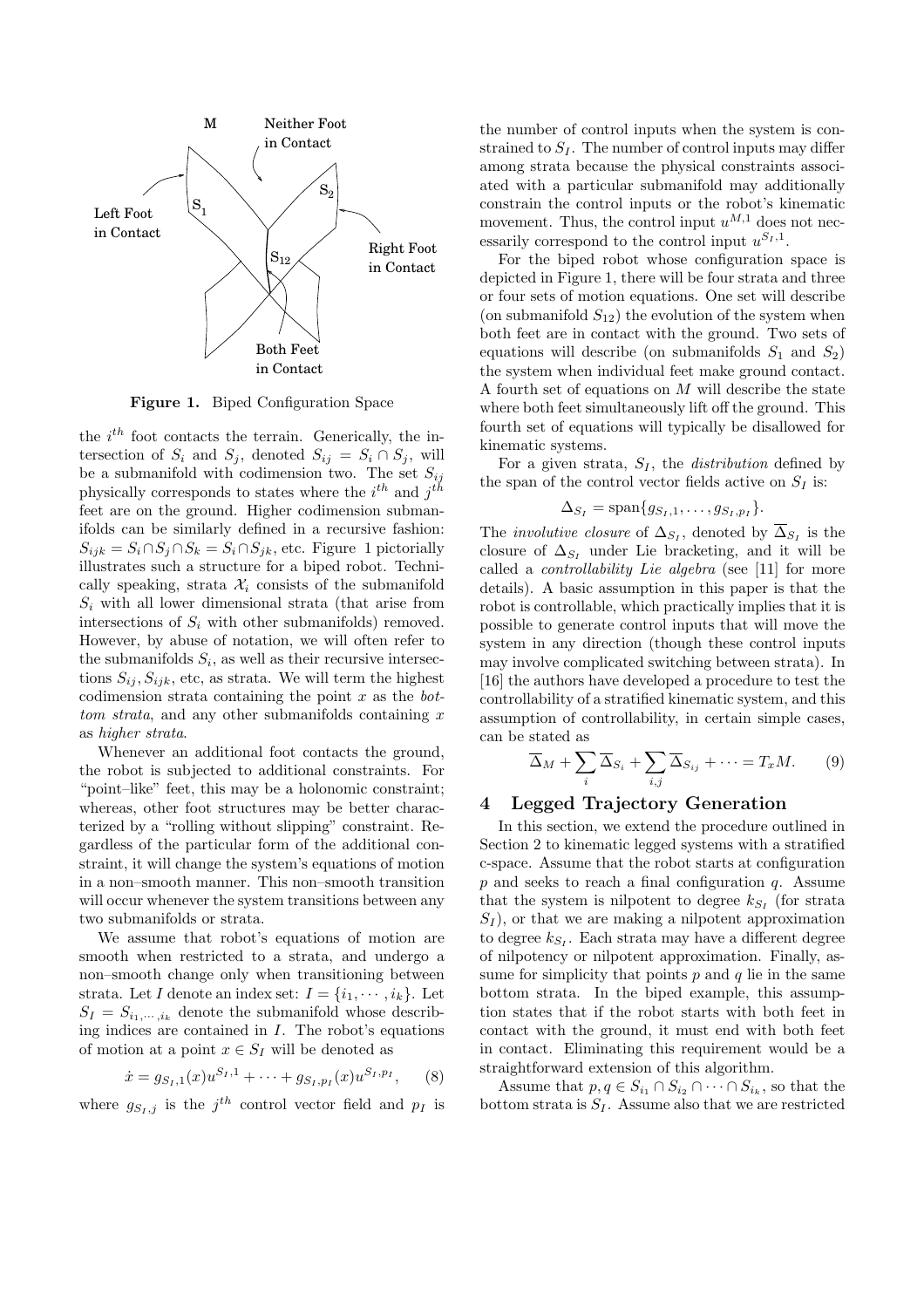to the collection of submanifolds  $\{S_{i_1}, S_{i_2}, \ldots, S_{i_k}\},\$ i.e., lifting all the legs off the ground at once is not allowed. The stratified trajectory generation algorithm is comprised of the following steps:

- 1. Construct the extended systems (Section 2) on  $S_I$ and higher strata which contain  $p$  and  $q$ .
- 2. Find a curve,  $\gamma(t)$ , connecting p and q. In general,  $\gamma(t)$  will need to switch among the strata which contain  $p$  and  $q$ . To do this, we must consider the stratified extended system, discussed later.
- 3. Solve the stratified extended system for the fictitious inputs.
- 4. For each segment in each strata: compute the backward Philip Hall coordinates; if necessary, transform them into forward Philip Hall coordinates; compute (strata–by–strata) the control inputs that steer the system along  $\gamma(t)$ .

Each step is a relatively straightforward application of the results discussed in Section 2, except for Step 2. The notion of a "stratified extended system," is the key to implementing Step 2, and is the key concept that extends the results of Section 2 to legged robots.

As mentioned above, the path  $\gamma(t)$  that connects p to q must generally switch among multiple strata. This switching behavior, which can not be accounted for in the method of Section 2, can be incorporated as follows. On each strata, only one set of controls is in effect, and the equations of motion in the bottom strata will be different than in the higher strata. However, since the bottom strata is defined by the intersection of higher strata, the equations of motion in the higher strata are valid at points arbitrarily close to the bottom strata. Hence, the general approach to determine all of the control in the various neighboring strata is to consider the equations of motion in each strata simultaneously, assuming that each is valid at points in the bottom strata. The *stratified extended system* has the form

$$
\dot{x} = \tilde{g}_1 v^1 + \tilde{g}_2 v^2 + \dots + \tilde{g}_p v^k \tag{10}
$$

where the vector fields  $\tilde{g}_i$  are all the vector fields from all the extended systems associated with each strata computed in Step 1.

Recall from Section 2 that to find the fictitious control inputs we solved the extended system containing the extended control vector fields.

$$
\dot{\gamma}(t) = g_1(\gamma(t))v^1 + \dots + g_m(\gamma(t))v^m.
$$
 (11)

The solution to this equation will yield control inputs which must be executed simultaneously. Since the robot switches among strata to execute control motions, it is impossible to simultaneously execute the control inputs that are computed from Equation 11 if these inputs are associated with different strata. The control inputs associated with different strata must be executed sequentially. This fact will lead to an error, as can be seen in the following example. Assume that Equation 11 gives two inputs,  $v^1(t)$  and  $v^2(t)$ . The flow resulting from the simultaneous execution of  $v^1(t)$  and  $v^2(t)$  is  $e^{g_1v^1+g_2v^2}$ . However, if we execute  $v^1$  and then  $v^2$  sequentially, the Campbell–Baker–Hausdorff formula gives

$$
e^{g_1v^1}e^{g_2v^2} = e^{g_1v^1 + g_2v^2 + [g_1v^1, g_2v^2] + \cdots}
$$

which is clearly not the same flow.

Frequent switching between strata will minimize this error since it more closely approximates the action of simultaneous control execution, and thereby reduces the higher order difference between the simultaneous and sequential flows. This rapid switching, which physical corresponds to many small footsteps, may not be desirable. In certain "decoupled" cases rapid switching may not be necessary. Control vector fields associated with different strata are strata decoupled when the Lie bracket between any two vector fields belonging to different strata is zero. In that case the Campbell–Baker–Hausdorff formula shows that the simultaneous flow and sequential flow are equal. Extending the results of this paper to construct a switching algorithm which requires neither rapid switching nor strata decoupling will be the subject of a future publication. We will hereafter assume that the equations of motion are strata decoupled. As the example in Section 5 illustrates, this assumption may be commonly satisfied.

#### 5 Example

We illustrate the application of our approach by generating control inputs which will steer a hexapod robot model (Figure 2, which is adapted from [6]). Assume that the robot walks with a tripod gait, alternating movements of legs 1–4–5 with movements of legs 2–3– 6. The c-space of this hexapod is abstractly similar to that of the biped illustrated in Figure 1. This robot has four control inputs. The first two inputs,  $u^1$  and  $u^2$ control the forward and backward angular leg displacements. The first control input controls the movement of legs 1–4–5, and the second control legs 2–3–6. The other two inputs,  $u^3$  and  $u^4$  control the height of legs 1–4–5 and 2–3–6 respectively.

The equations motion in the bottom strata,  $S_{12}$ (where all the feet maintain ground contact), are:

$$
\begin{pmatrix}\n\dot{x} \\
\dot{y} \\
\dot{\theta} \\
\dot{\phi}_1 \\
\dot{\phi}_2\n\end{pmatrix} = \begin{pmatrix}\n\cos\theta & \cos\theta \\
\sin\theta & \sin\theta \\
l & -l \\
1 & 0 \\
0 & 1\n\end{pmatrix} \begin{pmatrix}\nu^1 \\
u^2\n\end{pmatrix}
$$
\n(12)

where  $(x, y, \theta)$  represents the planar position of the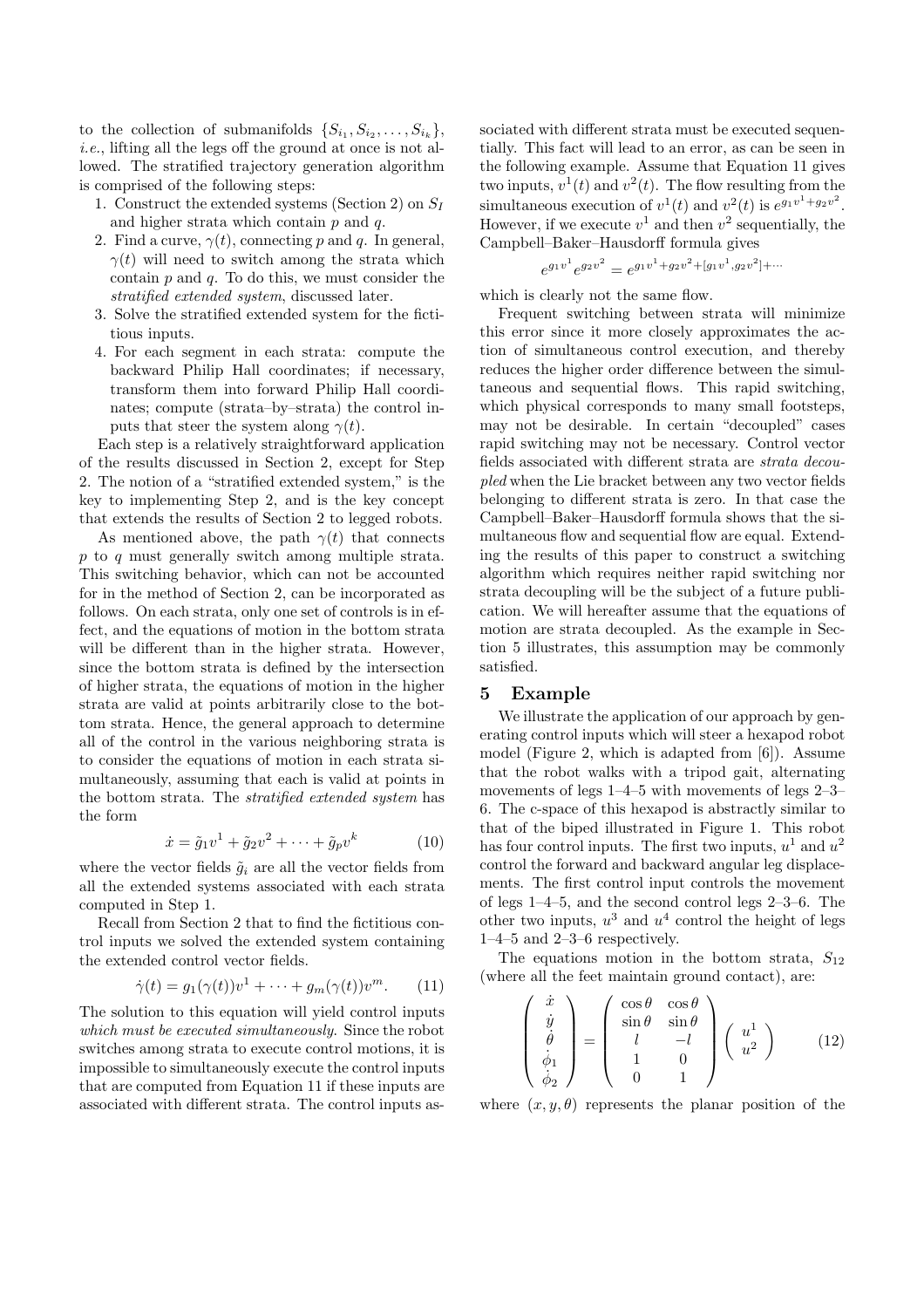

Figure 2. Six Legged Robot

robot's center.  $\phi_1$  is the angle of legs 1–4–5 and  $\phi_2$ is the angle of legs 2–3–6. The variables  $u^3$  and  $u^4$  are constrained to be 0 (so that the legs maintain ground contact). If  $g_{S_{12},1}$  and  $g_{S_{12},2}$  represent the first and second columns in Equation 12, then

$$
g_{S_{12},3} = [g_{S_{12},1}, g_{S_{12},2}]
$$
  
=  $(-(2l\sin\theta) (2l\cos\theta) 0 0 0)^T$ . (13)

If legs 1–4–5 are in contact with the ground, but legs 2–3–6 are not in contact, the equations of motion are

$$
\begin{pmatrix}\n\dot{x} \\
\dot{y} \\
\dot{\theta} \\
\dot{\phi}_1 \\
\dot{\phi}_2 \\
\dot{h}_2\n\end{pmatrix} = \begin{pmatrix}\n\cos\theta & 0 & 0 \\
\sin\theta & 0 & 0 \\
l & 0 & 0 \\
1 & 0 & 0 \\
0 & 1 & 0 \\
0 & 0 & 1\n\end{pmatrix} \begin{pmatrix}\nu^1 \\
u^2 \\
u^4\n\end{pmatrix}
$$
\n(14)

where  $h_i$  is the height of the corresponding set of legs and  $u^3$  is constrained to be 0. Call columns one, two and three in Equation 14  $g_{S_1,1}, g_{S_1,2}$  and  $g_{S_1,3}$ , respectively. This higher strata will be called  $S_1$ . If legs  $2-3-6$  are in ground contact and legs  $1-4-5$  are not, the equations of motion are

$$
\begin{pmatrix}\n\dot{x} \\
\dot{y} \\
\dot{\theta} \\
\dot{\phi}_1 \\
\dot{\phi}_2 \\
\dot{h}_1\n\end{pmatrix} = \begin{pmatrix}\n0 & \cos\theta & 0 \\
0 & \sin\theta & 0 \\
0 & -l & 0 \\
1 & 0 & 0 \\
0 & 1 & 0 \\
0 & 0 & 1\n\end{pmatrix} \begin{pmatrix}\nu^1 \\
u^2 \\
u^3\n\end{pmatrix}
$$
\n(15)

where  $u^4$  is constrained to be 0. The columns in Equation 15 will be denoted  $g_{S_2,1}, g_{S_2,2}$  and  $g_{S_2,3}$ , respectively, and this higher strata is  $S_2$ .

It is simple to verify that these equations of motion satisfy the controllability requirement expressed in Equation 9.

The extended system on each strata is constructed in the first step of the algorithm. On strata  $S_{12}$ , simple calculations verify that

$$
\Delta_{S_{12}} = \text{span}\{g_{S_{12},1}, g_{S_{12},2}, g_{S_{12},3}\}\
$$

is involutive. Thus, the extended system on  $S_{12}$  is

$$
\dot{x} = g_{S_{12},1}v^{S_{12},1} + g_{S_{12},2}v^{S_{12},2} + g_{S_{12},3}v^{S_{12},3}.
$$
 (16)

This Lie algebra is not nilpotent, and thus the extended system of Equation 16 is only a nilpotent approximation. The inclusion of higher order terms (i.e., third, fourth or even higher order Lie brackets) would result in a better approximation. For the simulation results presented below, only Equation (16) was used. Note also that  $g_{S_{12},1}, g_{S_{12},2}$  and  $g_{S_{12},3}$  constitute a Philip Hall basis up to degree two.

On strata  $S_1$ , it is easy to verify that  $[g_{S_1,i}, g_{S_1,j}] = 0$  $∀i, j.$  Thus,

$$
\overline{\Delta}_{S_1} = \text{span}\{g_{S_1,1}, g_{S_1,2}, g_{S_1,3}\}\
$$

is involutive and nilpotent of order 1. The extended system on strata  $S_1$  is:

$$
\dot{x} = g_{S_1,1}v^{S_1,1} + g_{S_1,2}v^{S_1,2} + g_{S_1,3}v^{S_1,3}.
$$

Similarly, on strata  $S_2$  it is easy to verify that  $[g_{S_2,i}, g_{S_2,j}] = 0 \,\forall i, j$ . Thus,

$$
\Delta_{S_2} = \text{span}\{g_{S_2,1}, g_{S_2,2}, g_{S_2,3}\}\
$$

is involutive and nilpotent of order 1. Thus, on strata  $S_2$ , the extended system is

$$
\dot{x} = g_{S_2,1}v^{S_2,1} + g_{S_2,2}v^{S_2,2} + g_{S_2,3}v^{S_2,3}.
$$

Thus, the stratified extended system is

$$
\dot{x} = g_{S_{12},1}v^{S_{12},1} + g_{S_{12},2}v^{S_{12},2} + g_{S_{12},3}v^{S_{12},3} \n+ g_{S_1,1}v^{S_1,1} + g_{S_1,2}v^{S_1,2} + g_{S_1,3}v^{S_1,3} \n+ g_{S_2,1}v^{S_2,1} + g_{S_2,2}v^{S_2,2} + g_{S_2,3}v^{S_2,3}.
$$

However, since  $g_{S_{12},1} = g_{S_1,1}$  and  $g_{S_{12},2} = g_{S_2,2}$ , the stratified extended system can be rearranged to

$$
\dot{x} = g_{S_{12},1}v^{S_{12},1} + g_{S_{12},2}v^{S_{12},2} + g_{S_{12},3}v^{S_{12},3} \n+ g_{S_1,2}v^{S_1,2} + g_{S_1,3}v^{S_1,3} \n+ g_{S_2,1}v^{S_2,1} + g_{S_2,3}v^{S_2,3}.
$$

One can verify that this system is strata decoupled. Let the starting and ending configurations be:

$$
p = (x, y, \theta, \phi_1, \phi_2, h_1, h_2) = (0, 0, 0, 0, 0, 0, 0)
$$
  
\n
$$
q = (x, y, \theta, \phi_1, \phi_2, h_1, h_2) = (1, 1, 0, 0, 0, 0, 0)
$$

A path that connects these points is  $\gamma(t)$  $(t, t, 0, 0, 0, 0, 0)$ . Equating  $\dot{\gamma}(t)$  with with the stratified extended system and solving for the fictitious controls yields:

$$
\begin{pmatrix}\nv^{S_{12},1} \\
v^{S_{12},2} \\
v^{S_{12},3} \\
v^{S_{12},3} \\
v^{S_{13}} \\
v^{S_{2,1}} \\
v^{S_{2,2}}\n\end{pmatrix} = \frac{1}{2l} \begin{pmatrix}\nl(\cos\theta + \sin\theta) \\
l(\cos\theta + \sin\theta) \\
\cos\theta - \sin\theta \\
-l(\cos\theta + \sin\theta) \\
0 \\
0\n\end{pmatrix}.
$$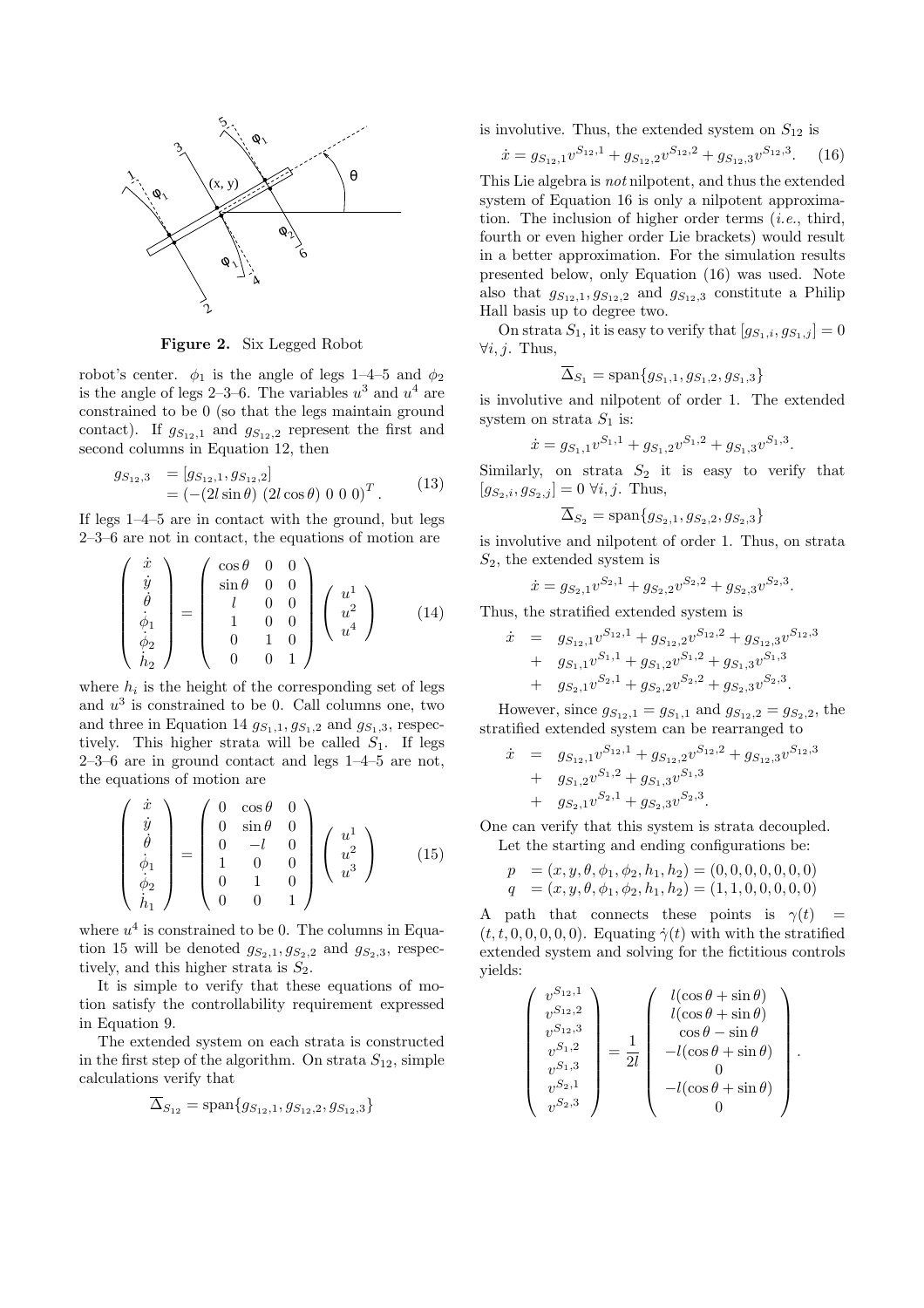

Figure 3. Straight Trajectory

For a system which is nilpotent of order 2, we have from Equation 6 for the extended system on  $S_{12}$ 

$$
\begin{array}{rcl}\n\dot{h}_1 &=& v^{S_{12},1}, & \dot{h}_2 = v^{S_{12},2} \\
\dot{h}_3 &=& v^{S_{12},3} + h_1, v^{S_{12},2}\n\end{array}
$$

which yields.

$$
h_1(1) = \frac{1}{2} \quad h_2(1) = \frac{1}{2} \quad h_3(1) = \frac{3}{4}.\tag{17}
$$

,

Since the nilpotent approximation is of order two, there is no need to transform to forward Philip Hall coordinates. The control sequence is

$$
\sqrt{\frac{3}{4}}(v^{S_{12},1} \# v^{S_{12},2} \# - v^{S_{12},1} \# - v^{S_{12},2})
$$

to get  $e^{h_3 B_3}$ , and  $\frac{1}{2}v^{S_{12},2} \# v^{S_{12},1}$  to get  $e^{h_2 B_2} e^{h_1 B_1}$ . Hence, the complete sequence is

$$
\sqrt{\frac{3}{4}}(v^{S_{12},1} \# v^{S_{12},2} \# -v^{S_{12},1} \# -v^{S_{12},2}) \# \frac{1}{2}v^{S_{12},2} \# v^{S_{12},1}.
$$

On the higher strata  $S_1$ , the extended system is:

$$
\dot{h}_1 = v^{S_1,2} \quad \dot{h}_2 = v^{S_1,3} \tag{18}
$$

which gives

$$
h_1(1) = -\frac{1}{2} \quad h_2(1) = 0. \tag{19}
$$

This dictates a control sequence  $-\frac{1}{2}v^{S_1,2}$ . Similarly, the extended system on  $S_2$  gives the control sequence  $-\frac{1}{2}v^{S_2,3}$ . Thus, the total control sequence is

$$
\sqrt{\frac{3}{4}}(v^{S_{12},1} \# v^{S_{12},2} \# - v^{S_{12},1} \# - v^{S_{12},2})
$$
  

$$
\# \frac{1}{2}v^{S_{12},2} \# v^{S_{12},1} \# (-\frac{1}{2}v^{S_{1},2}) \# - (\frac{1}{2}v^{S_{2},3}).
$$

Figure 3 shows the path of the robot's center as it follows a straight line trajectory, which is broken into four equal segments. Due to the nilpotent approximation, there is some small final error. Better accuracy can be obtained by use of a higher order nilpotent approximation or a second iteration of the algorithm from the robot's ending position.

The approach is general enough that arbitrary smooth trajectories are possible. Figure 4 shows the the hexapod tracking an ellipse while maintaining a



Figure 4. Elliptical Trajectory



Figure 5. Elliptical Trajectory

constant angular orientation. Figure 5 shows the results when a smaller step size is used. In this example, part of the trajectory tracking error is due to the nilpotent approximation, but another contribution to the trajectory error is the simplicity of the model. Essentially, some directions are more "difficult" for the system to execute than others. In these simulations, because of the simplicity of the model, which eliminates "crab–like" gates, when the robot has to move sideways, its tracking error is greater because this direction corresponds to a Lie bracket direction.

Figure 6 shows the hexapod following the same ellipse while also rotating at a constant rate. Figure 7 plots the robot's angular orientation as the simulation progresses.

### 6 Conclusions

Our method provides a general means to solve the trajectory generation problem for certain types of legged robotic systems and the simulations indicate that the approach is rather simple to apply. The method is independent of the number of legs and is not based on foot placement principles. For a given legged robot mechanism, the deployment of a specificly tuned leg-placement-based algorithm may lead to motions which use fewer steps or results in less tracking error. However, for the purposes of initial design and evaluation of a legged mechanism, our approach affords the robotic design engineer an automated way to implement a realistic trajectory generation scheme